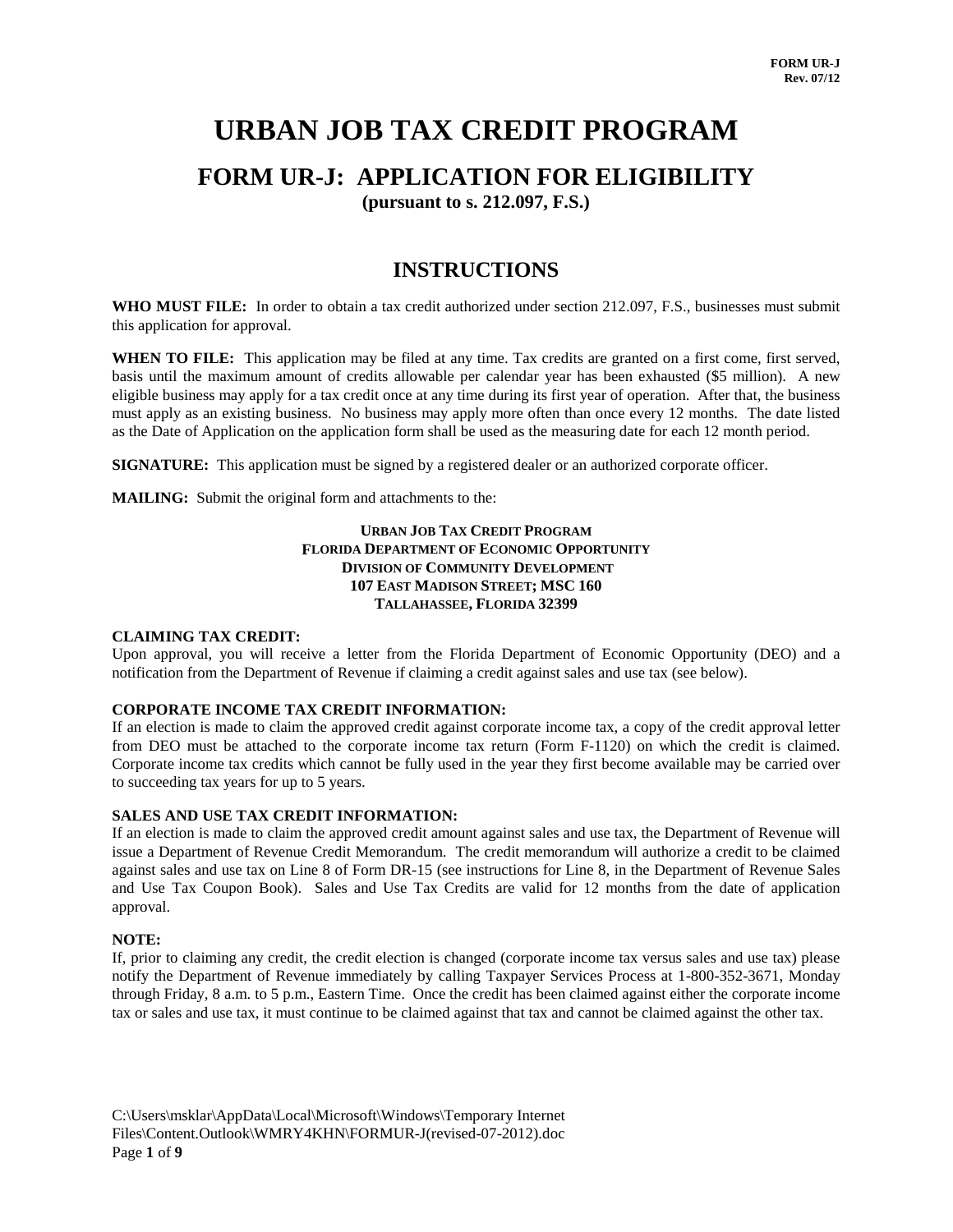$\overline{a}$ 

### **LIST OF ELIGIBLE SICS:**

To be eligible for a tax credit, a business must be physically located within one of the 13 designated urban areas and be predominately engaged in (or headquarters for) activities classified in one of the following Standard Industrial Classification (SIC) Codes:

| <b>SIC CODE</b> | <b>DESCRIPTION</b>                                                     |
|-----------------|------------------------------------------------------------------------|
| $01 - 09$       | Agriculture; Forestry; and Fishing                                     |
| $20 - 39$       | Manufacturing                                                          |
| $52 - 57$       | Retail: Gen. Merchandise.; Food; Apparel, etc.                         |
| 59              | Misc. Retail (No Eating/Drinking)                                      |
| 70              | Hotels and Other Lodging Places                                        |
| 422             | Public Warehousing and Storage                                         |
| 781             | Motion Picture Production and Allied Services                          |
| 7391            | <b>Research and Development</b>                                        |
| 7992            | <b>Public Golf Courses</b>                                             |
| 7996            | <b>Amusement Parks</b>                                                 |
| Call Center     | Customer Service Center (serving a multistate or international market) |

### **LIST OF DESIGNATED URBAN AREAS, TIERS AND URBAN AREA NUMBERS:**

| <b>TIER ONE/URBAN AREA #</b>                                                                         |           | <b>TIER TWO/URBAN AREA #</b>                                              |           | <b>TIER THREE/URBAN AREA</b><br>#                 |         |
|------------------------------------------------------------------------------------------------------|-----------|---------------------------------------------------------------------------|-----------|---------------------------------------------------|---------|
| Jacksonville                                                                                         | UA-1603   | Fort Lauderdale                                                           | UA-0607   | Lakeland                                          | UA-5314 |
| Ocala                                                                                                | UA-4204   | Miami-Dade County<br>(Carol City, Miami & Goulds)                         | $UA-1315$ | Miami-Dade County<br>(Hialeah, Miami & Opa Locka) | UA-1308 |
| Orlando                                                                                              | $UA-4810$ | Miami-Dade County<br>(Florida City; Homestead,<br>Leisure City & Naranja) | UA-1310   | St. Petersburg                                    | UA-5219 |
| Palm Beach County<br>(Delray Beach, Lake Park,<br>Mangonia Park, Riviera Beach &<br>West Palm Beach) | UA-5001   | Pompano Beach                                                             | UA-0624   |                                                   |         |
| Tampa                                                                                                | UA-2902   | Tallahassee                                                               | UA-3701   |                                                   |         |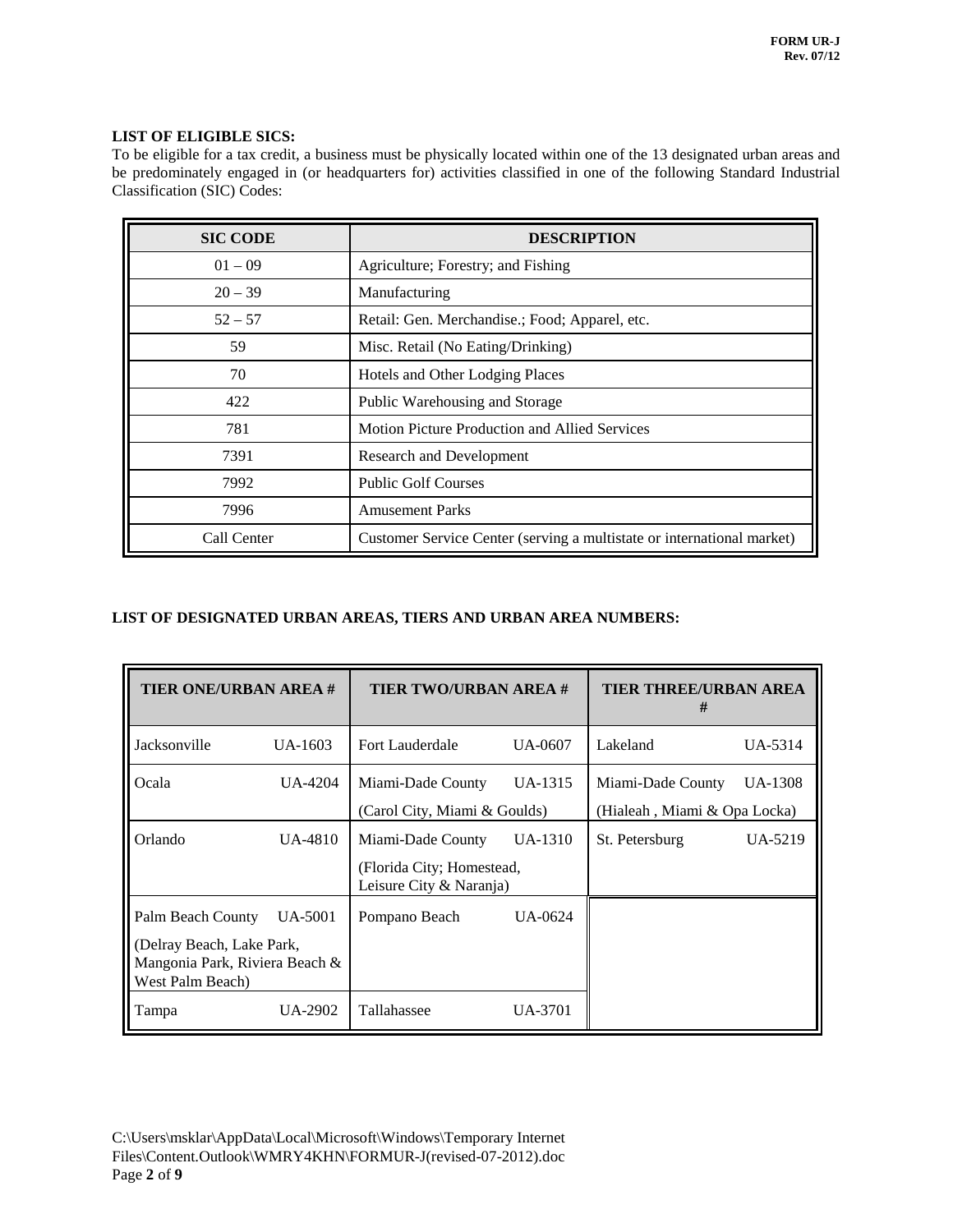| <b>NEW BUSINESS</b> |                                                                   |                                                                         |  |
|---------------------|-------------------------------------------------------------------|-------------------------------------------------------------------------|--|
| <b>TIER</b>         | <b>MINIMUM NUMBER OF QUALIFIED</b><br><b>EMPLOYEES</b>            | <b>TAX CREDIT PER</b><br><b>QUALIFIED EMPLOYEE</b>                      |  |
|                     | 10                                                                | $$1,500.00*$                                                            |  |
| $\Pi$               | 20                                                                | $$1,000.00*$                                                            |  |
| Ш                   | 30                                                                | $$500.00*$                                                              |  |
|                     | <b>EXISTING BUSINESS</b>                                          |                                                                         |  |
| <b>TIER</b>         | <b>MINIMUM NUMBER OF ADDITIONAL</b><br><b>QUALIFIED EMPLOYEES</b> | <b>TAX CREDIT PER</b><br><b>ADDITIONAL QUALIFIED</b><br><b>EMPLOYEE</b> |  |
|                     | 5 More than previous year                                         | $$1,500.00*$                                                            |  |
| $\Pi$               | 10 More than previous year                                        | $$1,000.00*$                                                            |  |
| Ш                   | 15 More than previous year                                        | $$500.00*$                                                              |  |

### **MINIMUM NUMBER OF NEW JOBS (TIERS/NEW OR EXISTING BUSINESSES)**

**\* For Welfare Transition Program participants add an additional \$500.00 tax credit. Such Welfare Transition Program employees must be employed on the date of application and have been employed less than 1 year as of that date. If the person has been employed for more than one year on the date of application, then the additional credit is not available for that employee.**

#### **CALCULATION OF TAX CREDIT:**

*New Eligible Business:* A new eligible business that, on the date of application, has at least the minimum number of qualified employees on the date of application shall receive a tax credit per qualified employee in the amount per employee identified on the above chart for that tier.

*Existing Eligible Business:* An existing eligible business that, on the date of application, has at least the minimum number of additional qualified employees required for that tier than it had one year before the date of application shall receive a tax credit for each such additional qualified employee in the amount per employee identified on the above chart for that tier. To determine the number of additional qualified employees, the business must determine (a) the number of qualified employees currently employed as of the date of application and (b) the number of qualified employees employed as of one year prior to the date of application. If (a) is greater than (b) and the difference is equal to or exceeds the minimum number of additional qualified employees, then the difference between the two numbers shall be multiplied by the tax credit per additional employee identified on the above chart for that tier.

For an existing eligible business to be eligible for a tax credit, the number of qualified employees employed 1 (one) year before the application date must be no lower than the number of qualified employees on January 1, 2009, or on the application date on which an application was based for any previous application.

#### **DEFINITION OF "SMALL BUSINESS:"**

.

A *"Small Business"* is defined in section 288.703, F.S., means an independently owned and operated business concern that employs 200 or fewer permanent full-time employees and that, together with its affiliates, has a net worth of not more than \$5 million or any firm based in this state which has a Small Business Administration 8(a) certification. As applicable to sole proprietorships, the \$5 million net worth requirement shall include both personal and business investments.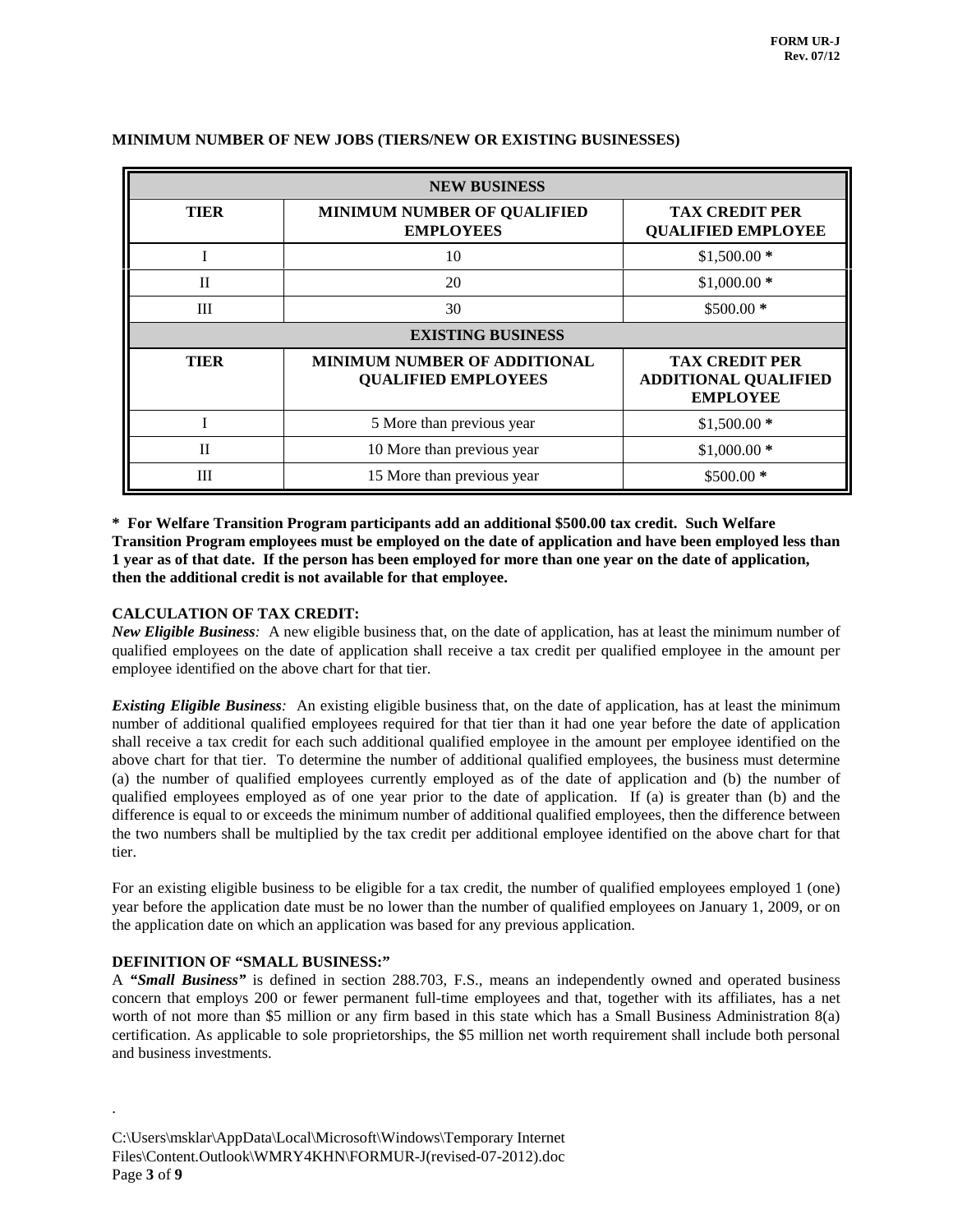#### **DEFINITION OF QUALIFIED EMPLOYEES:**

A *"Qualified Employee*" is any employee of an eligible business who performs duties in connection with the operations of the business on a regular, full-time basis for an average of at least 36 hours per week for at least 3 months within the qualified high-crime area in which the eligible business is located. An owner or partner of the eligible business is not a qualified employee. The term "Qualified Employee" also includes an employee leased from an employee leasing company licensed under chapter 468, Florida Statutes, if such employee has been continuously leased to the employer for an average of at least 36 hours per week for more than 6 months. Once an employee becomes a qualified employee of the eligible business, the person keeps that status until he or she is no longer actively working for that eligible business.

#### **DEFINITION OF NEW BUSINESS:**

A **"***New Business*" is any eligible business first beginning operation on a site in a qualified high-crime area and clearly separate from any other business operation within that qualified high-crime area.

#### **DEFINITION OF EXISTING BUSINESS:**

An **"***Existing Business***"** is any eligible business that is located within a designated urban job tax credit area and does not quality for as a "*New Business*".

#### **URBAN AREA CONTACT PERSONS:**

| <b>CITY/COUNTY</b>  | <b>TIER</b>    | <b>CONTACT PERSON</b> | <b>PHONE</b> | <b>FAX</b>   |
|---------------------|----------------|-----------------------|--------------|--------------|
| Fort Lauderdale     | $\mathbf{I}$   | Angela Wilson         | 954/828-4347 | 954/828-4500 |
| <b>Jacksonville</b> | I              | Joe Whitaker          | 904/630-1858 | 904/630-2919 |
| Lakeland            | Ш              | <b>Steven Scruggs</b> | 863/687-3788 | 863/688-2941 |
| Miami-Dade County   | II; II and III | Lori Weldon           | 786/469-2262 | 786/469-2226 |
| Ocala               | T              | Dorothy LeBlanc       | 352/629-8530 | 352/368-5994 |
| Orlando             | T              | Kim King              | 407/246-2721 | 407/246-3359 |
| Palm Beach County   | I              | Pamela L. Nolan       | 561/355-3624 | 561/355-6017 |
| Pompano Beach       | $\mathbf{I}$   | <b>Richard Bowman</b> | 954/786-4659 | 954/786-5534 |
| St. Petersburg      | Ш              | Sophia Sorolis        | 727/892-5288 | 727/892-5465 |
| Tallahassee         | $\mathbf{I}$   | Michael Parker        | 850/891-6500 | 850/891-6592 |
| Tampa               |                | Ed Johnson            | 813/224-3806 | 813/242-3830 |

## **URBAN JOB TAX CREDIT PROGRAM DEPARTMENT OF ECONOMIC OPPORTUNITY DIVISION OF COMMUNITY DEVELOPMENT 107 EAST MADISON STREET; MSC 160 TALLAHASSEE, FLORIDA 32399**

| PHONE:      | 850/717-8518 |
|-------------|--------------|
| <b>FAX:</b> | 850/717-8522 |

### **E-MAIL: [BURT.VONHOFF@DEO.MYFLORIDA.COM](mailto:burt.vonhoff@deo.myflorida.com)**

C:\Users\msklar\AppData\Local\Microsoft\Windows\Temporary Internet Files\Content.Outlook\WMRY4KHN\FORMUR-J(revised-07-2012).doc Page **4** of **9**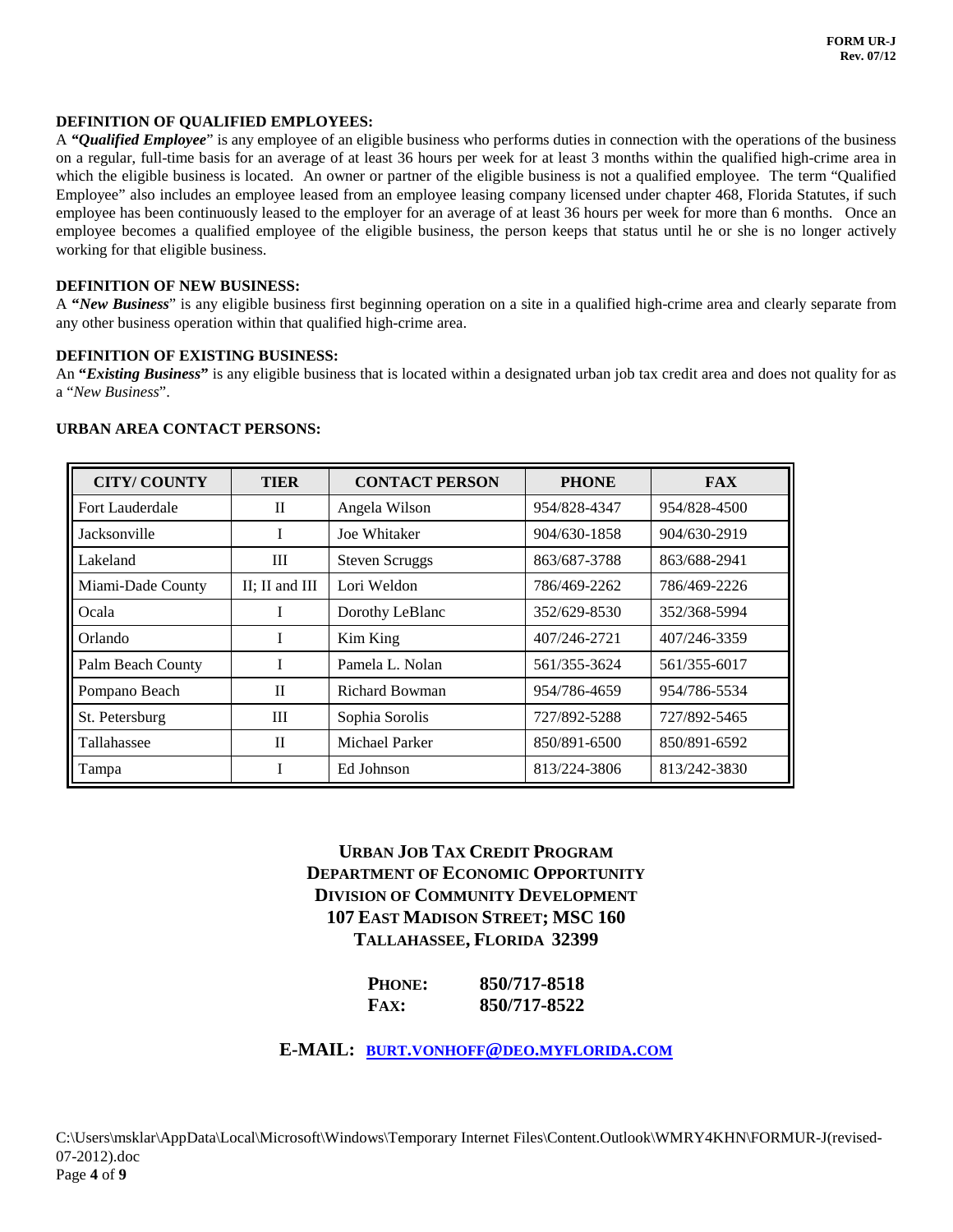# **URBAN JOB TAX CREDIT PROGRAM FORM UR-J: APPLICATION FOR ELIGIBILITY**

**(pursuant to s. 212.097, F.S.)**

| Has this business submitted an urban job tax credit application previously? ________ YES _______ NO                                                                                                                                                                                                                                                                                                                                            |
|------------------------------------------------------------------------------------------------------------------------------------------------------------------------------------------------------------------------------------------------------------------------------------------------------------------------------------------------------------------------------------------------------------------------------------------------|
|                                                                                                                                                                                                                                                                                                                                                                                                                                                |
| <b>Business Name:</b><br><u> 1989 - Johann Stoff, amerikansk politiker (d. 1989)</u>                                                                                                                                                                                                                                                                                                                                                           |
| Federal Employer Identification Number:                                                                                                                                                                                                                                                                                                                                                                                                        |
| Florida Unemployment Insurance Compensation Number: _____________________________                                                                                                                                                                                                                                                                                                                                                              |
| <b>Mailing Address:</b><br><u> 1980 - Johann Stoff, deutscher Stoffen und der Stoffen und der Stoffen und der Stoffen und der Stoffen und d</u>                                                                                                                                                                                                                                                                                                |
|                                                                                                                                                                                                                                                                                                                                                                                                                                                |
| <b>Business Location:</b><br><u> 1989 - Johann Stoff, amerikansk politiker (d. 1989)</u><br>(if different from<br>mailing address)                                                                                                                                                                                                                                                                                                             |
| <b>Contact Person:</b><br><u> 1989 - Johann Stoff, deutscher Stoffen und der Stoffen und der Stoffen und der Stoffen und der Stoffen und der</u>                                                                                                                                                                                                                                                                                               |
| Phone Number:                                                                                                                                                                                                                                                                                                                                                                                                                                  |
| The applicant is applying as: ________ A NEW BUSINESS or as _________ AN EXISTING BUSINESS                                                                                                                                                                                                                                                                                                                                                     |
| First Day of Operations at this location:                                                                                                                                                                                                                                                                                                                                                                                                      |
| <b>Standard Industrial Classification Code:</b>                                                                                                                                                                                                                                                                                                                                                                                                |
| Urban Area Number:<br>$UA$ <sub>2</sub> $\qquad \qquad$ $\qquad \qquad$ $\qquad \qquad$ $\qquad \qquad$ $\qquad \qquad$ $\qquad \qquad$ $\qquad \qquad$ $\qquad \qquad$ $\qquad \qquad$ $\qquad \qquad$ $\qquad \qquad$ $\qquad \qquad$ $\qquad \qquad$ $\qquad \qquad$ $\qquad \qquad$ $\qquad \qquad$ $\qquad \qquad$ $\qquad \qquad$ $\qquad \qquad$ $\qquad \qquad$ $\qquad \qquad$ $\qquad \qquad \qquad$ $\qquad \qquad \qquad$<br>TIER: |
| Most Recent Tax Year:<br>TOTAL GROSS RECEIPTS: _________<br>and the control of the control of the control of                                                                                                                                                                                                                                                                                                                                   |
| GROSS RECEIPTS from activities associated with the above SIC CODE (most recent tax year):                                                                                                                                                                                                                                                                                                                                                      |
| RETAIL RECEIPTS (most recent tax year):<br>(Note: receipts from retail sales are to be excluded except for businesses in SIC 52-57, 59, 70, 7992 and 7996.)                                                                                                                                                                                                                                                                                    |
| Is the business a "Small Business" as defined in subsection 288.703 (1), Florida Statutes?                                                                                                                                                                                                                                                                                                                                                     |
| <b>YES</b><br>$\sim$ NO                                                                                                                                                                                                                                                                                                                                                                                                                        |

C:\Users\msklar\AppData\Local\Microsoft\Windows\Temporary Internet Files\Content.Outlook\WMRY4KHN\FORMUR-J(revised-07-2012).doc Page **5** of **9**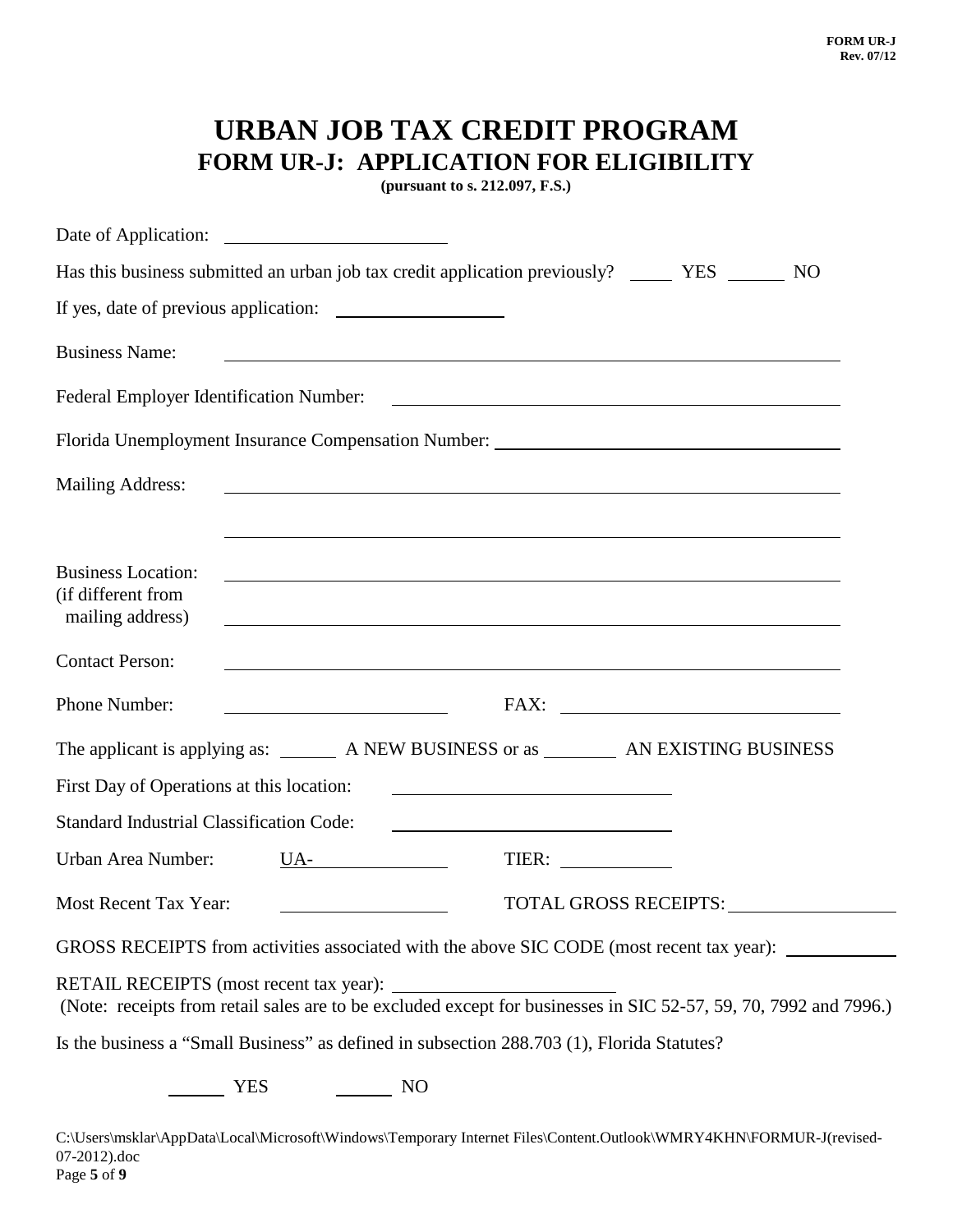# **TAX CREDIT CALCULATION FOR A NEW BUSINESS**

| <b>COLUMN</b>                                                                                                                                         | <b>DESCRIPTION</b>                                                                                                                                          | <b>TIER I</b> | <b>TIER II</b> | <b>TIER III</b> |
|-------------------------------------------------------------------------------------------------------------------------------------------------------|-------------------------------------------------------------------------------------------------------------------------------------------------------------|---------------|----------------|-----------------|
| $\mathbf{A}$                                                                                                                                          | <b>TAX CREDIT AMOUNT</b><br>PER QUALIFIED<br><b>EMPLOYEE</b>                                                                                                | \$1,500       | \$1,000        | \$500           |
| $B^*$                                                                                                                                                 | <b>NUMBER OF QUALIFIED</b><br><b>EMPLOYEES AS OF DATE</b><br><b>OF APPLICATION</b>                                                                          |               |                |                 |
| $\mathbf C$                                                                                                                                           | <b>BASE TAX CREDIT</b><br><b>AMOUNT</b><br>$(B)$ x $(A)$                                                                                                    | \$            | \$             | \$              |
| $\mathbf{D}^*$                                                                                                                                        | <b>NUMBER OF ADDITIONAL</b><br><b>QUALIFIED EMPLOYEES</b><br><b>ELIGIBLE FOR</b><br><b>ADDITIONAL WELFARE</b><br><b>TRANSITION PROGRAM</b><br><b>CREDIT</b> |               |                |                 |
| E                                                                                                                                                     | <b>WELFARE TRANSITION</b><br><b>CREDIT</b><br>$(D)$ x \$500.00                                                                                              |               |                |                 |
| F                                                                                                                                                     | <b>TOTAL TAX CREDIT</b><br>$(C) + (E)$                                                                                                                      | \$            |                | \$              |
| (B) and (D): Please provide information on the Qualified Employees for whom you are<br>$\ast$<br>claiming a tax credit on page 8 of this application. |                                                                                                                                                             |               |                |                 |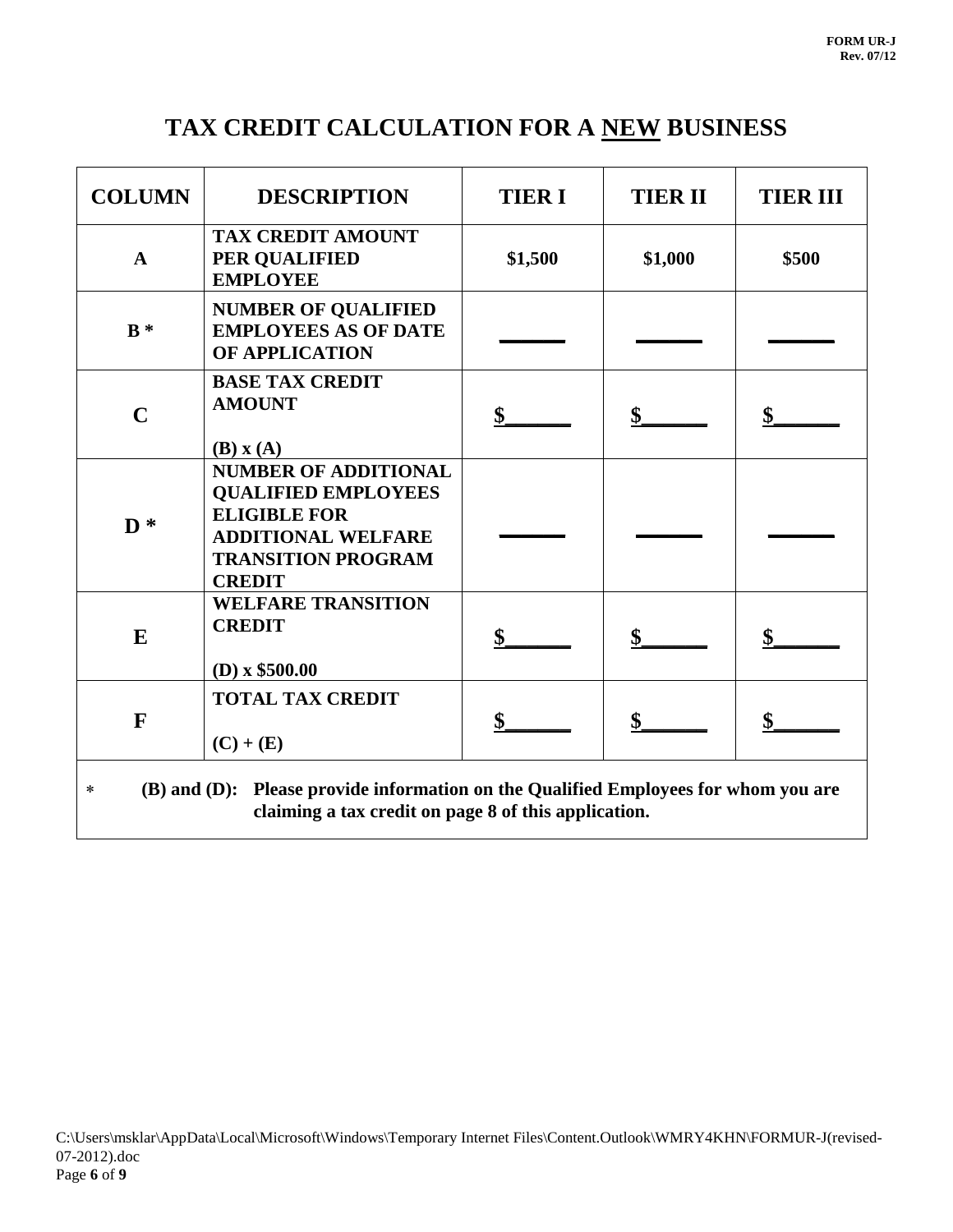# **TAX CREDIT CALCULATION FOR AN EXISTING BUSINESS**

| <b>COLUMN</b>   | <b>DESCRIPTION</b>                                                                                                                                          | <b>TIER I</b> | <b>TIER II</b> | <b>TIER III</b> |
|-----------------|-------------------------------------------------------------------------------------------------------------------------------------------------------------|---------------|----------------|-----------------|
| $\mathbf{A}$    | <b>TAX CREDIT AMOUNT</b><br>PER QUALIFIED<br><b>EMPLOYEE</b>                                                                                                | \$1,500       | \$1,000        | \$500           |
| $\bf{B}$        | <b>NUMBER OF QUALIFIED</b><br><b>EMPLOYEES AS OF DATE</b><br><b>OF APPLICATION</b>                                                                          |               |                |                 |
| $\mathbf{C}^*$  | <b>NUMBER OF QUALIFIED</b><br><b>EMPLOYEES AS OF 12</b><br><b>MONTHS BEFORE DATE</b><br>OF APPLICATION OR ON<br><b>JANUARY 1, 2009 *</b>                    |               |                |                 |
| $\mathbf{D}$ ** | <b>** NUMBER OF</b><br><b>ADDITIONAL QUALIFIED</b><br><b>EMPLOYEES</b><br>$(B) - (C)$                                                                       |               |                |                 |
| E               | <b>BASE TAX CREDIT</b><br><b>AMOUNT</b><br>$(D)$ x $(A)$                                                                                                    | \$            | \$             | \$              |
| $\mathbf{F}$ ** | <b>NUMBER OF ADDITIONAL</b><br><b>QUALIFIED EMPLOYEES</b><br><b>ELIGIBLE FOR</b><br><b>ADDITIONAL WELFARE</b><br><b>TRANSITION PROGRAM</b><br><b>CREDIT</b> |               |                |                 |
| G               | <b>WELFARE TRANSITION</b><br><b>CREDIT</b><br>$(F)$ x \$500.00                                                                                              | \$            | \$             | \$              |
| H               | <b>TOTAL TAX CREDIT</b><br>$(E+G)$                                                                                                                          |               |                | \$              |

**\* (C) the number of qualified employees employed 1 (one) year before the application date must be no lower than the number of qualified employees on January 1, 2009, or on the application date on which an application was based for any previous application.**

**\*\* (D) and (F): Please provide information on the Qualified Employees for whom you are claiming a tax credit on page 8 of this application.**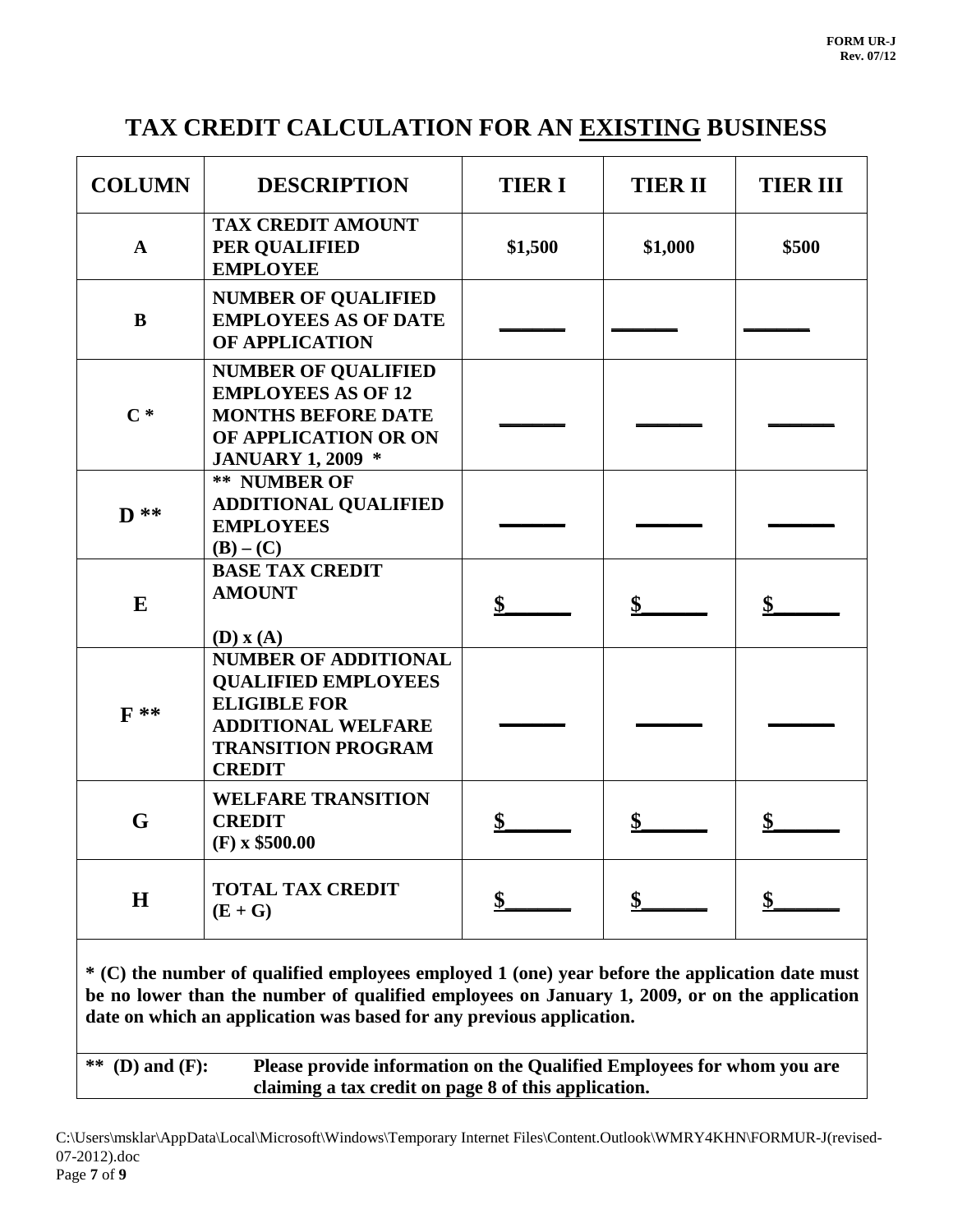# **(THE FOLLOWING IS REQUIRED OF ALL APPLICANTS)**

**CREDIT WILL BE TAKEN AGAINST: CORPORATE; SALES/USE TAX**

**If using a Sales & Use Tax Credit, list Sales & Use Tax Certificate #: \_\_\_ -** \_\_ \_\_ \_\_ \_\_ \_\_ \_\_ \_\_ \_\_ - \_\_ -

### **PLEASE PROVIDE INFORMATION ON THE QUALIFIED EMPLOYEES FOR WHOM THE APPLICANT IS CLAIMING A CREDIT:**

(If necessary attach a separate sheet listing this information.)

| <b>EMPLOYEE NAME</b> | <b>S. S. NUMBER</b> | <b>CREDIT</b> |
|----------------------|---------------------|---------------|
|                      |                     |               |
|                      |                     |               |
|                      |                     |               |
|                      |                     |               |
|                      |                     |               |
|                      |                     |               |
|                      |                     |               |
|                      |                     |               |
|                      |                     |               |
|                      |                     |               |
|                      |                     |               |
|                      |                     |               |
|                      |                     |               |
|                      |                     |               |
|                      |                     |               |

**Under penalties of perjury, I declare that I have examined this form including accompanying schedules and statements, and to the best of my knowledge and belief it is true, correct and complete.**

| SIGNATURE OF REGISTERED DEALER OR AUTHORIZED CORPORATE OFFICER |                                                                |  | <b>DATE</b> |  |
|----------------------------------------------------------------|----------------------------------------------------------------|--|-------------|--|
|                                                                | FOR DEPARTMENT USE ONLY                                        |  |             |  |
| A tax credit of \$                                             | is hereby approved for either: Corporate or Sales and Use Tax. |  |             |  |
| (Authorized Signature)                                         |                                                                |  | (Date)      |  |

C:\Users\msklar\AppData\Local\Microsoft\Windows\Temporary Internet Files\Content.Outlook\WMRY4KHN\FORMUR-J(revised-07-2012).doc Page **8** of **9**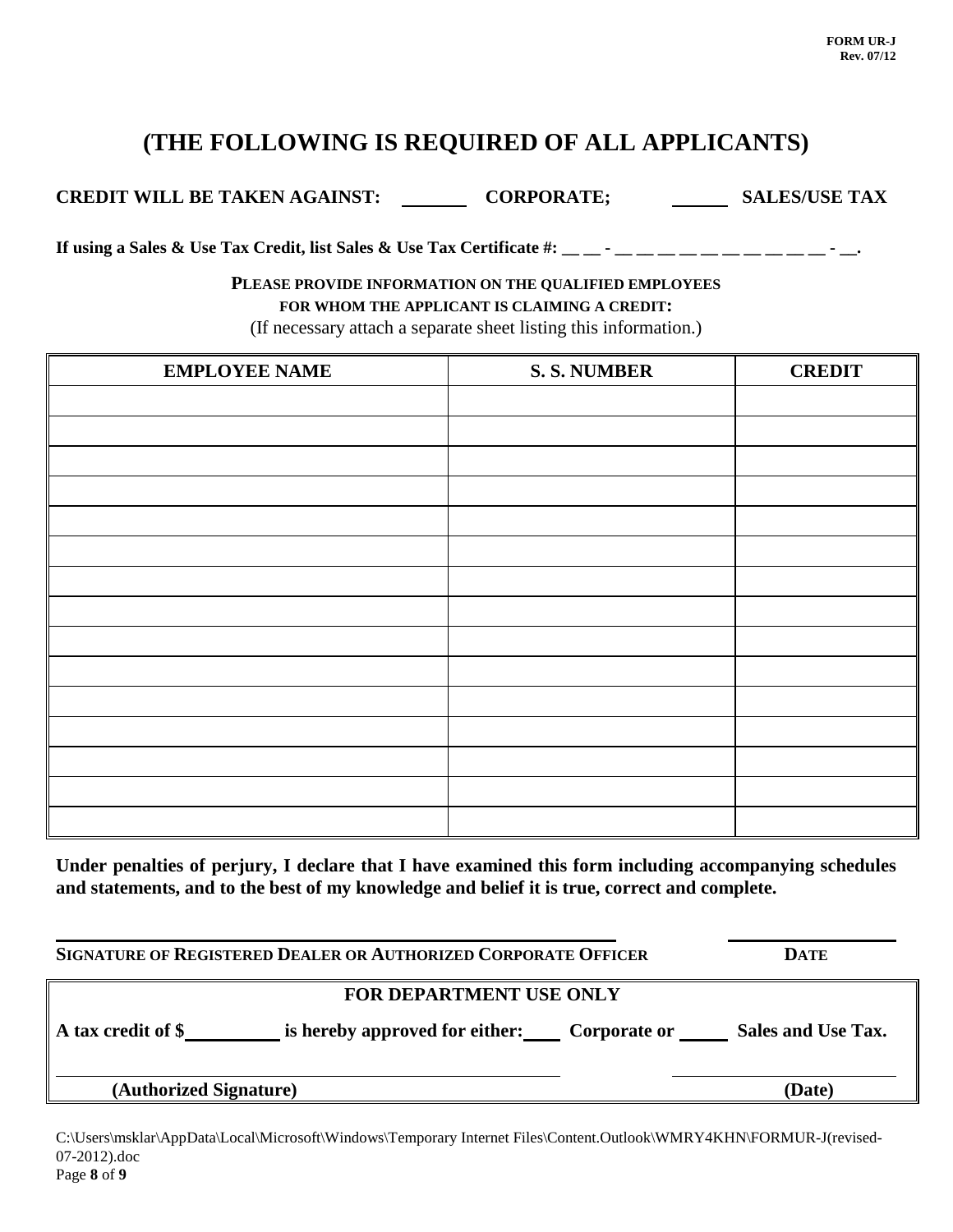# **URBAN JOB TAX CREDIT PROGRAM**

### **SINGLE BUSINESS ENTITY AFFIDAVIT (To accompany an Application For Eligibility Form UR-J)**

The undersigned (an authorized corporate officer or a registered dealer) hereby acknowledges that our firm (Federal Employer Identification Number: ) is submitting a sole Application For Eligibility (Form UR-J) dated for the Urban

Job Tax Credit Program.

Pursuant to the definition of a "eligible business" in Section 212.097(1)(a), Florida Statutes, which states "commonly owned and controlled entities are to be considered a single business entity," we hereby acknowledge that our firm (whether an individual store or a multitude of stores commonly owned and operated by the corporation) shall be classified as a "single business entity" for the purposes of the Urban Job Tax Credit Program.

The firm acknowledges that at this time it may submit **only one** Application For Eligibility on behalf of **all** businesses within the firm's ownership and control that are located in a designated high-crime area and qualify for the Urban Job Tax Credit Program, in accordance with Section 212.097, Florida Statutes.

The firm acknowledges the businesses listed in the attached Application for Eligibility is/are its designee(s) to apply for an Urban Job Tax Credit and it is our understanding that our firm will **not** be eligible to submit another Application For Eligibility until twelve (12) months from the date of the application that we are submitting at this time.

**Business Name**

## **Authorized Signature Date**